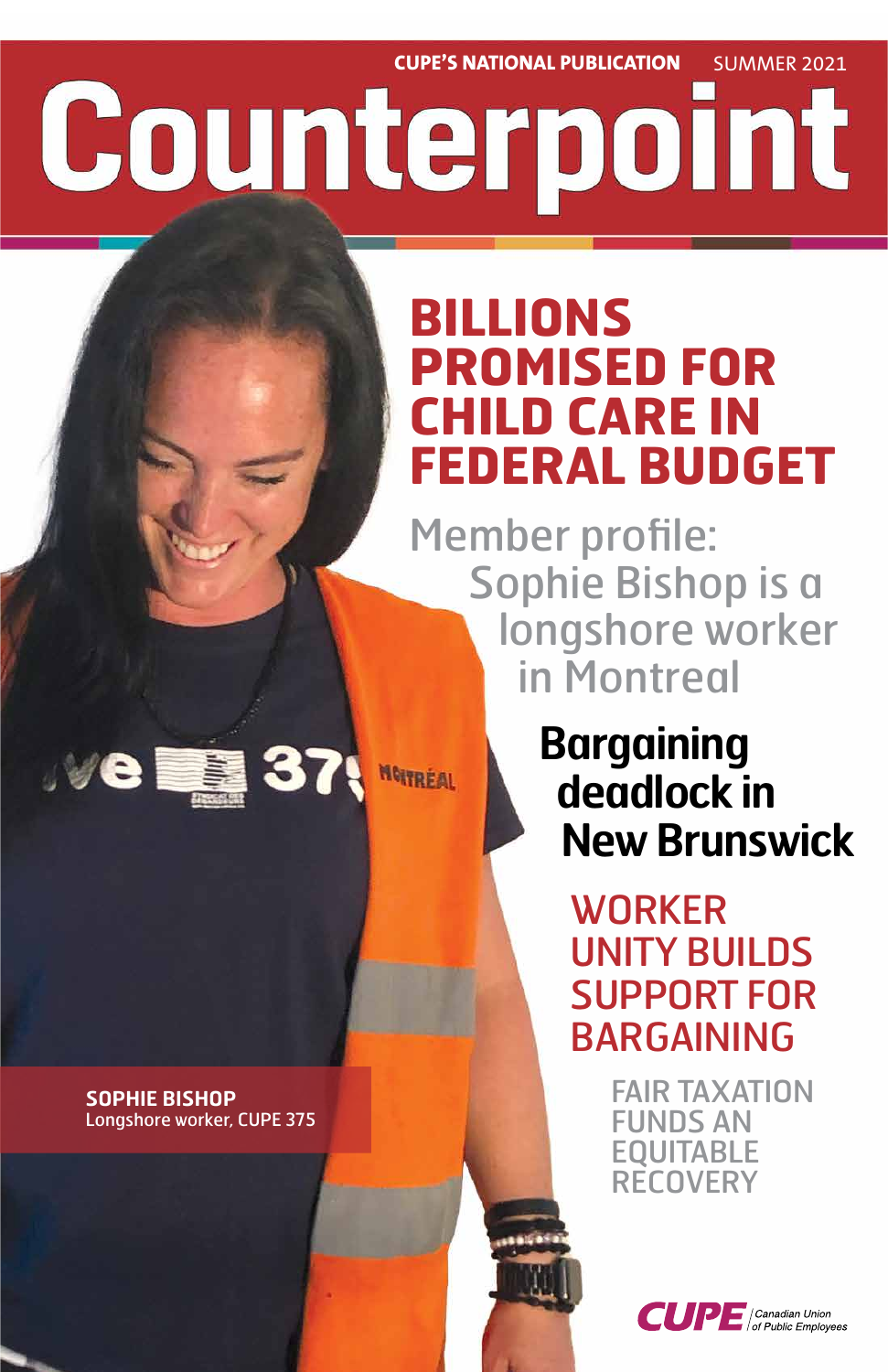**2 CUPE COUNTERPOINT** SUMMER 2021

*"My father and grandfather were longshore workers, and so too is my brother. At the outset, my father thought the work was too difficult and did not want me to get into it. He eventually came around and I'm thrilled. I love what I'm doing." Sophie Bishop p 4.*

### **SHE SAID**

Union-printed on 50% recycled, 30% post-consumer waste, elemental chlorine-free paper, certified by the Forest Stewardship Council.





ISSN print 1920-2857 ISSN online 1920-2865

Counterpoint is published by the Canadian Union of Public Employees. Address all letters to the editor to: comm@cupe.ca

Publications Mail Agreement Number 40005741

Return undeliverable Canadian addresses to: CUPE Communications, 1375 St. Laurent Blvd. Ottawa, ON, K1G 0Z7

Visit CUPE's website at cupe.ca or contact us at cupemail@cupe.ca

**Managing Editor** Catherine Louli

**Communications Director** Karine Fortin

**Graphic Designer** Jocelyn Renaud

**Editorial Assistants** Céline Carré • Valérie Ménard

**Contributors** Adrienne Silnicki • Lisa Djevahirdjian • Simon Ouellette • Kevin Wilson • Janet Szliske • Kelti Cameron • Steven Beasley • Philippe Gagnon

**CANADIAN UNION OF PUBLIC EMPLOYEES NATIONAL EXECUTIVE BOARD**

**National President** Mark Hancock

**National Secretary-Treasurer** Charles Fleury

**General Vice-Presidents** Patrick Gloutney • Fred Hahn • Judy Henley • Sherry Hillier • Lee-Ann Kalen

**Regional Vice-Presidents** Ernest Green / Newfoundland & Labrador • Nan McFadgen / Nova Scotia • Stephen Drost / New Brunswick • Leonard Gallant / Prince Edward Island • Carole Neill / Quebec • Michael Hurley, Candace Rennick / Ontario • Bryan Keith / Northern Ontario • Gord Delbridge / Manitoba • Kent Peterson / Saskatchewan • Rory Gill / Alberta • Barb Nederpel / British Columbia

#### **Diversity Vice-Presidents**

Yolanda McClean • Debra Merrier

Billions of dollars of tax cuts over the past 20 years have helped the rich get exponentially richer and more powerful than the rest of us, while at the same time starving public services.

The COVID-19 pandemic has magnified both income and wealth inequality in Canada, exposing longstanding unfairness in our tax system. Income inequality is the difference in how much we earn each year, and wealth inequality is about differences in how much we're able to accumulate over time.

> ■ **Reprinted from Economy at work, Spring 2021 issue**

## **Counterpoint**

The way the Canadian system is structured helps the rich get richer. For example, returns on wealth, such as capital gains or dividends, are not taxed at the same rate as income from employment. These profits are taxed at a lower rate than in the 1990s.

Since the 1990s, successive Liberal and Conservative governments have also cut corporate tax rates in half, and allowed corporations to use accounting

tools to avoid paying tax. Corporate tax cuts and loopholes allow shareholders to accumulate more wealth than workers and enable huge compensation packages for executives.

#### **Widening wealth gap**

Between 2010 and 2019, the average wealth of Canada's richest one per cent more than doubled from \$4.9 million to \$10 million. The average wealth of the bottom half of people in Canada grew at a snail's pace in comparison, increasing from \$32,043 to \$37,403. As of 2019, the richest one per cent in Canada owned more than a quarter of the wealth in our country.

#### **Time to tax the rich**

Inequality is not inevitable; it is the result of policy choices. Important changes to personal and corporate taxation could help rebalance wealth and power, and would fund public services that are the heart of a more equal society.

CUPE has partnered with the Broadbent Institute, Canadians for Tax Fairness, and others to call on the federal government to

implement a wealth tax, close tax loopholes used to hoard wealth, and implement a tax on excess profits made during the pandemic.

Canada is the only G7 nation that doesn't have a wealth, estate, or inheritance tax for large fortunes. There is growing support for an annual wealth tax in Canada.

#### **Fair taxation funds an equitable recovery**

Canada's richest people get most of their wealth from ownership of corporations.

Corporate tax cuts and tax avoidance have helped enable rising wealth inequality. Restoring the federal general corporate tax rate from 15 per cent to 21 per cent would generate over \$10 billion a year.

The shape of our economic recovery is going to be a key issue in the next federal election, and restoring fairness in our tax system is at the heart of creating a more equitable economy and society. Tax fairness not only prevents wealth hoarding, it also helps pay for the services that we all rely on.

## **Taxing the rich for the recovery we need**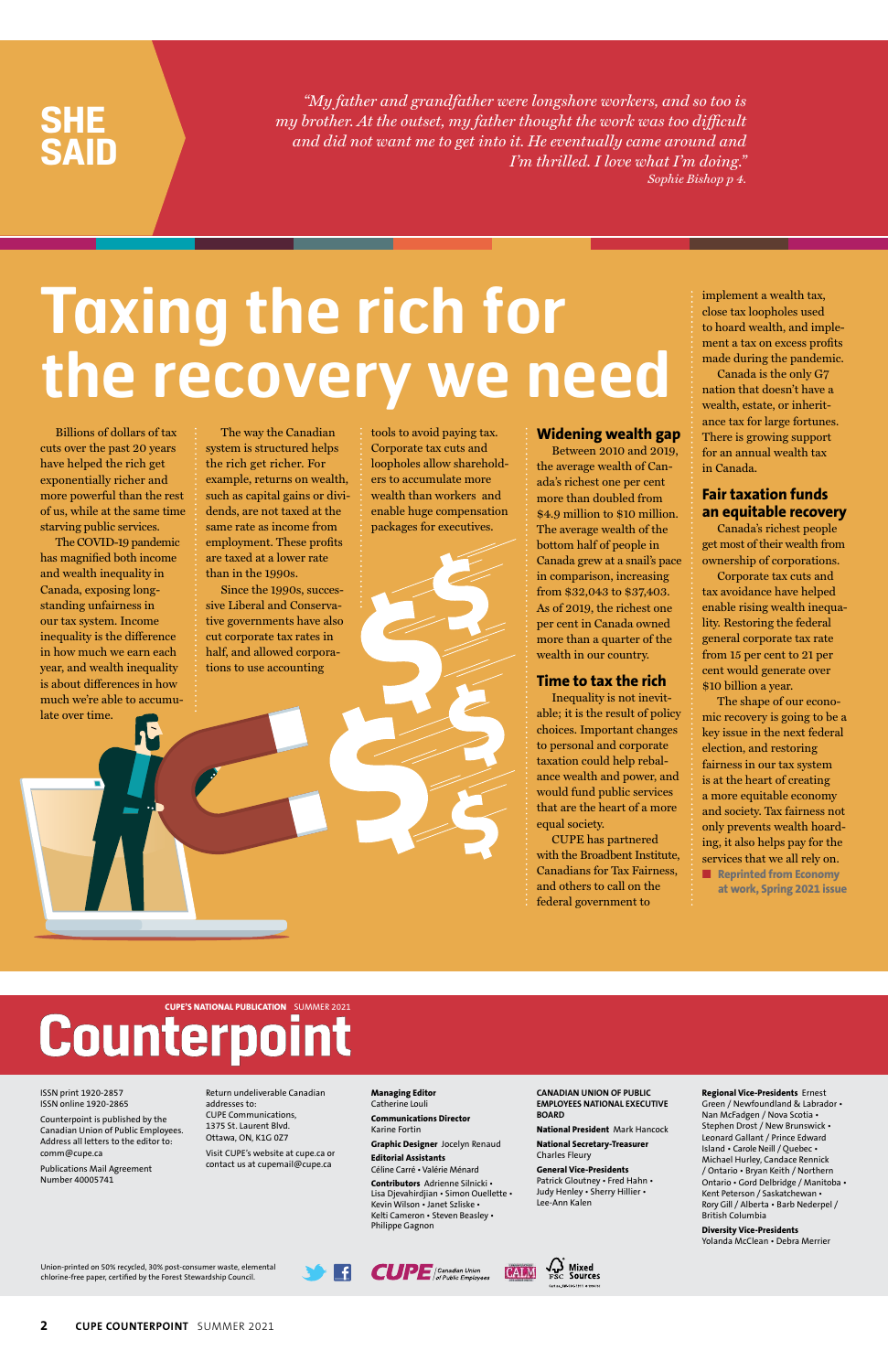#### **NATIONAL PRESIDENT** MARK HANCOCK

### **Bargaining forward beyond the pandemic**

Any CUPE local that has been through bargain-<br>
ing during the pandemic knows it has been a<br>
different and often difficult experience. There<br>
has been so much uncertainty in our world for over a ing during the pandemic knows it has been a different and often difficult experience. There has been so much uncertainty in our world for over a

year now, and while things are looking up in some areas, I'd bet that bargaining isn't about to get any easier.

It's hard to believe, but it has now been almost five years since the National Executive Board ratified a renewed bargaining policy for our locals across the country, in the aftermath of some devastating bargaining in the auto sector that saw hard-won rights negotiated away in the form of concessions.

CUPE's bargaining policy is straight-forward: we will not accept concessions or two-tier proposals at the bargaining table. We bargain forward, not backward. That means we will not negotiate away hard-won achievements from past rounds of bargaining. It also means we will not sell out younger or future members through two-tier proposals that deprive them of rights and benefits that we have enjoyed ourselves.

Our locals make this clear to employers across the

table, and both our locals and employers around the country know that if our members are being backed into a corner, we will bring the full weight of our national union to support them.

In nearly five years, we've seen clearly how successful the policy has been.

We have heard consistently that local bargaining committees are confident in standing up to employers who table concessions and two-tier language, because they know that CUPE National and our 700,000 members across the country have their back.

Time and again, our locals are bringing the same clear,



simple but powerful message to employers: we won't accept concessions and we won't sacrifice the next generation of workers either. And employers back off – because they know we mean business.

In the months ahead, it's going to be more important than ever for our locals to continue bringing that same message to the bargaining table as we return to bargaining in the wake of the pandemic.

Governments have been spending more in the last year – on health care, and on various efforts to prop up the economy. So we know to expect renewed calls for austerity, from Conservative and Liberal governments alike, in the coming months. Across Canada, governments and employers are readying the red ink and fiscal arguments, getting ready to slash that new spending at the cost of public services and public sector jobs.

But with our bargaining policy serving as our north star, CUPE locals will be ready to defend the jobs and services that got our communities through the pandemic – and they'll have the power and might of their national union behind them every step of the way.

**MARK HANCOCK ONLINE 3** twitter.com/MarkHancockCUPE

Child care advocates across Canada gave a resounding cheer when the federal government released its plans for child care in the 2021 budget. Finally, the calls of advocates have been heard and the federal government has committed to reduce the financial burden of child care. By the end of 2022, child care fees should be reduced by 50 per cent on average across the country. By 2025-2026, child care fees will average \$10 a day. This is exciting news, but it depends upon

the cooperation of provinces and territories.

The budget reflected major lessons we have learned throughout this pandemic: the economy needs child care; families need child care; women need child care; and children – especially those who are financially disadvantaged – need child care.

Some provinces are well on their way to making

a \$10/day child care

fee a reality. Quebec was the first province to implement universal child care. Newfoundland and Labrador is offering a \$25 a day child care plan. BC is looking to expand their \$10 a day prototypes and their "seamless day" model which covers some of the early years. However, provinces such as Ontario and Alberta are crying out for more flexibility and balking at the federal preference for non-

profit child care spaces. Problems with recruitment and retention of child care

workers continue, mostly because of low wages and poor benefits. Where is the commitment to the worker who delivers that care? Budget 2021 did acknowledge that child care workers are grossly underpaid. However, it offered no solutions to address this disparity. There was no mention that provinces or territories would need to increase wages of child care workers, provide them with benefits, and ensure they weren't left to retire in poverty.

The child care sector already struggles with high turnover and low recruitment. It relies heavily on the work of racialized and newcomer women. This is likely how governments

have gotten away with paying so little for so long. In the current system, increasing wages means increasing parents' fees. Child care workers don't want to see families struggle, so they are reluctant to ask for more. This needs to change. We need to untangle parent fees from workers' salaries, we need to increase wages, offer benefits and pensions, and ensure these unsung heroes of the pandemic know and realize their value. The economy cannot recover without a she-covery. A she-covery cannot happen without child care. The federal government needs to make a commitment to the workers too. ■ **Adrienne Silnicki**

### Federal budget child care promise – what does it really mean for working parents?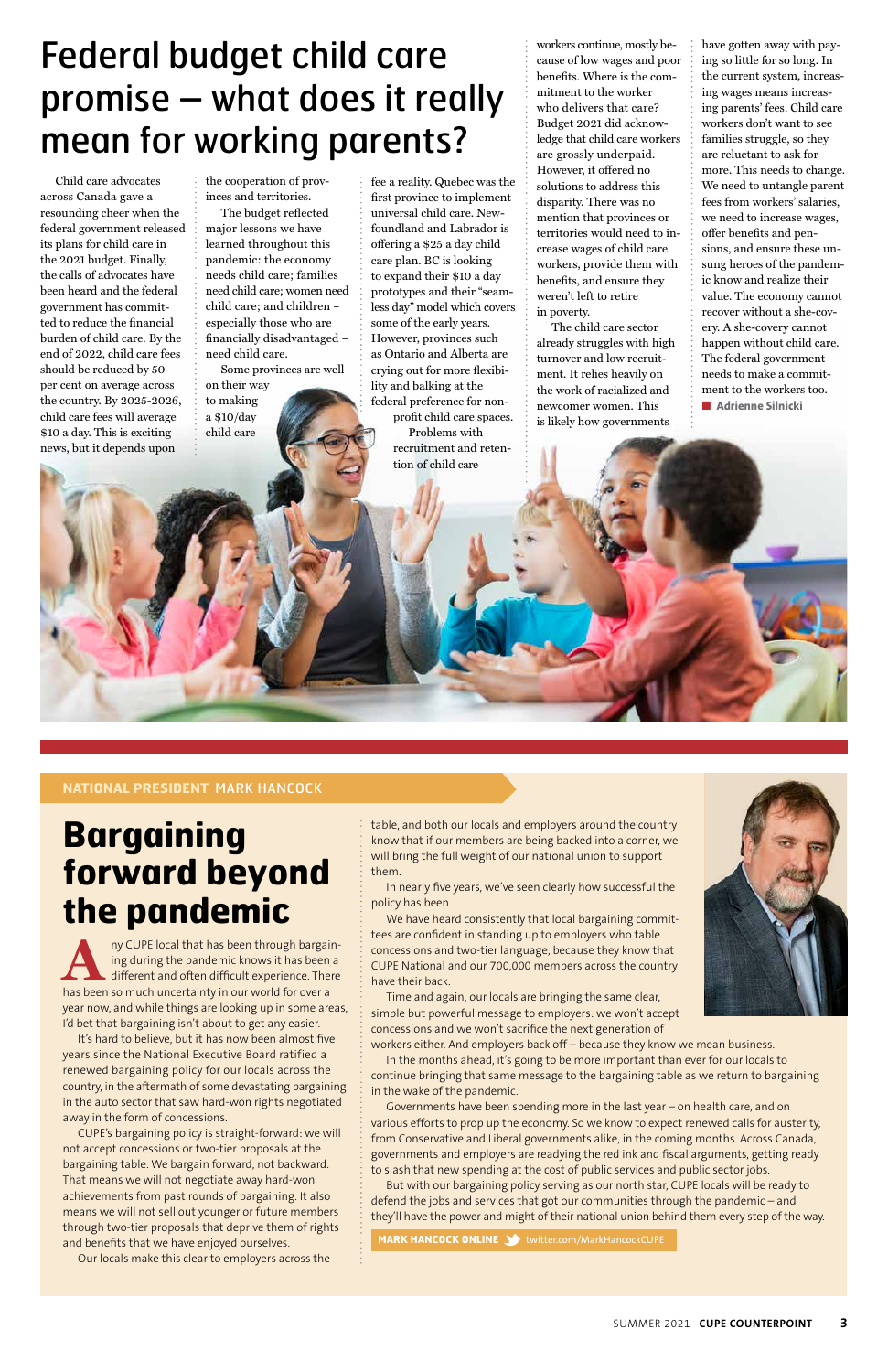*Due to back-to-work legislation this past April, the media turned their attention to the work of CUPE's longshore workers, which dates back a hundred or so years at the Port of Montreal.*





#### PROFILE SOPHIE BISHOP

## **A female longshore worker tells her story**



**hough a traditionally** male occupation, women currently hold 12.5% of positions represented by the Port of Montreal longshore workers union, CUPE 375. Like many of her female colleagues, Sophie Bishop, who has been a longshore worker since 2015, managed to gain employment at the port thanks to her father.

"My father and grandfather were longshore workers, and so too is my brother. I have cousins both male and female who are colleagues. At the outset, my father thought the work was too difficult and did not want me to get into it. But he eventually came around and I'm thrilled. I love what I'm doing, but I must admit it's not for everyone," she said.

The work is very demanding. Employees work 19 out of 21 days. Work-life balance is very difficult. Because the working conditions are rather out of the ordinary, the solidarity that exists among longshore workers is remarkable and almost unequalled.

"The camaraderie that longshore workers share is exceptional. Yes, it's still pretty much a male environment, but the guys have adjusted quite well to the women who have been hired. The language on the job site does take some getting used to," she said with a laugh. "It's definitely not the place for sensitive ears."



The work was physically harder before automation. Back in the day, men and women could only count on the raw strength their arms would muster when unloading a ship. Today, with the new machinery that has been developed, brute force is not as important as it once was, but the work requires a high level of concentration and dexterity when handling and moving containers weighing tonnes.

"It's a great job where we work by the water. I'd really like it if more women signed on to work at the port! Maybe my son or daughter will work there one day," added Sophie Bishop. ■ **Lisa Djevahirdjian**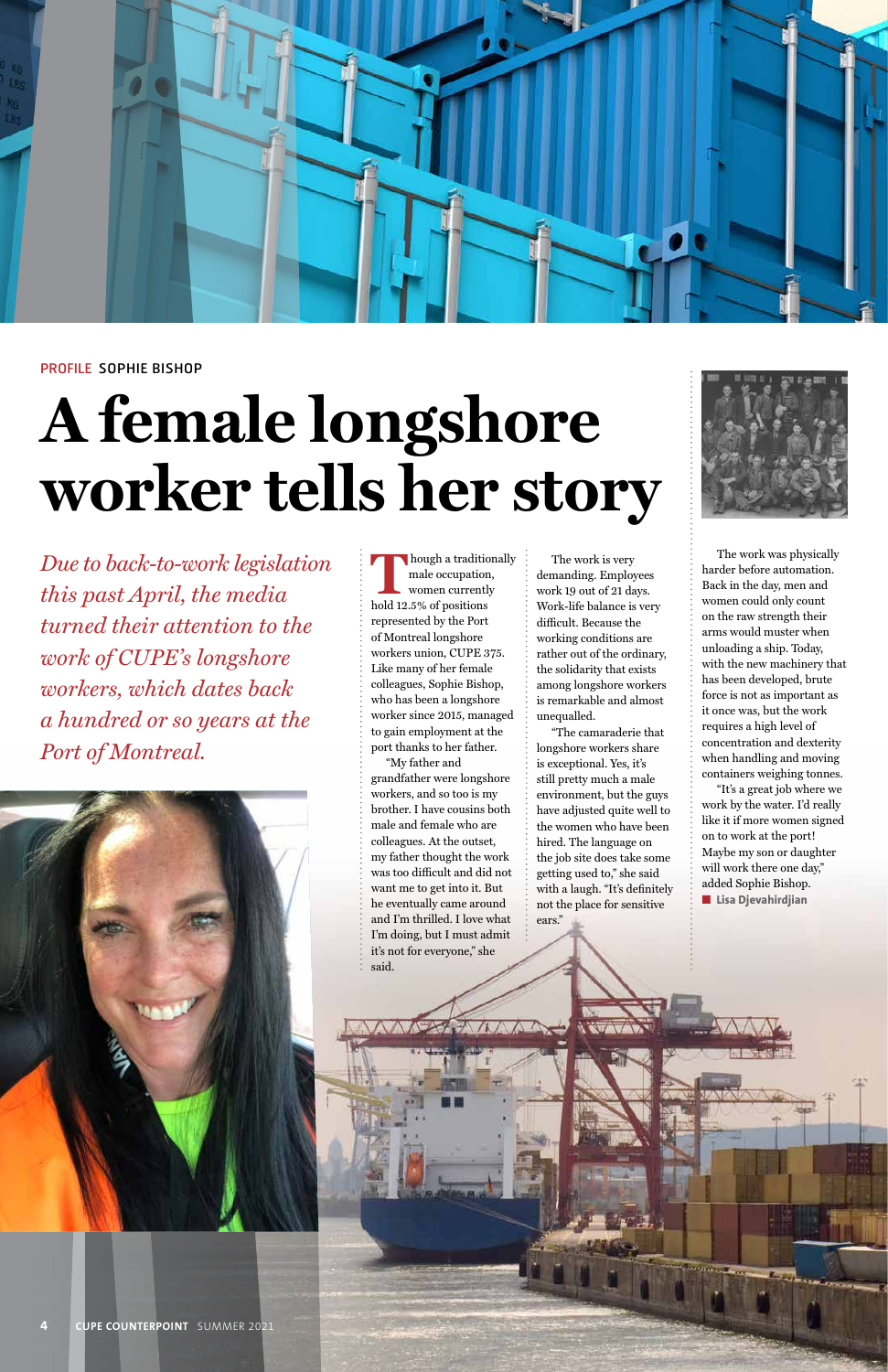One after another, provincial bargaining units in New Brunswick are receiving "deadlock declarations" from the NB Labour Board. After fruitless years in bargaining, it is clear that contract talks with the province are going nowhere. Premier Blaine Higgs is pushing major CUPE Locals towards a strike situation.

Before Christmas, in the middle of the second COVID-19 wave, Premier Blaine Higgs mandated a wage freeze for all NB public sector workers followed by three years of one percent increases. Half a year later, Higgs has not yet altered his collision course with the public sector.

Major locals such as the Departments of Transportation and Tourism (CUPE 1190), Corrections (CUPE 1251), Community Colleges (CUPE 5017), Social Development (CUPE 1418) and Education workers (CUPE 2745) have reached this formal impasse. For these 8000 members, the only step remaining is a strike vote.

Journalists from the progressive NB Media Coop to the Irving-owned Telegraph Journal have already drawn parallels with the general strike of 1992, where CUPE members illegally walked off the job en masse and won.

Bargaining talks with the healthcare workers of CUPE 1252, and the school bus drivers, maintenance and custodial staff of CUPE 1253, have not been fruitful either. It is just a matter of time before these two locals, which represent close to 12,500 members, reach a deadlock too.

Blaine Higgs is playing a dangerous game of chicken if he thinks that essential workers who fought off COVID-19 will simply change course rather than unite for a strike – perhaps a massive provincial one.

Not once since 1992 have all provincial locals seen their bargaining timelines align to allow for true coordinated bargaining. More than two thirds of CUPE New Brunswick 20,000 strong members are now in this position. Compared to 1992, citizens are much more aware of the importance of public services. Through their dedication and sacrifices, workers are holding our system together. Residents have seen the severity of the recruitment and retention crisis in most sectors. They see that maintaining the lowest wages in Canada is not a winning strategy for our communities.

By promising nothing to everyone, the Premier has put all the right ingredients together for mass worker solidarity in the public sector.

To paraphrase Joe Ettor, a union organizer from days gone by: "If the workers want to win, all they have to do is recognize their own solidarity. They have nothing to do but fold their arms and the province will stop. United, the workers are more powerful with their hands in their pockets than all the bosses, governments and their special laws." ■ **Simon Ouellette**

### **BARGAINING DEADLOCKS ARE PILING UP IN NEW BRUNSWICK**



## Strike at the Port of Montreal

On April 30, 2021, Prime Minister Trudeau's Liberal government, with the support of the Conservative party caucus, voted in favour of legislation forcing longshore workers at the Port of Montreal, who had been on a general strike, back to work.

On May 1, CUPE 375 – the longshore workers union –led the International Workers' Day march in Montreal.

At the event the union representative and spokesperson for CUPE 375 stated that "The rights to free collective bargaining of striking longshore workers have been restricted by the passage of back to work legislation in the House of Commons. We're pleased to march along with our brothers and sisters to mark this International Workers' Day, even though it's a really sad day for union members across the country. We clearly have a long way to go to protect the hard-earned free collective bargaining rights of workers."

#### **It takes two to negotiate**

The collective agreement of CUPE 375 expired in December 2018. Discussions with the employer bogged down mainly on the issues of schedules and life-work balance.

The negotiations were quite tough, because the Maritime Employers' Association (MEA) simply didn't want to negotiate. The employer wasted more than a year and a half in their attempt to have

the entire port declared an essential service. The Canadian Labour Relations Board (CLRB) did not rule in their favour. The MEA did everything it could to get the government to vote on back to work legislation, even though such legislation restricted basic bargaining rights.

CUPE is preparing a challenge of this legislation before the courts, and a complaint has been filed with the International Labour Organization (ILO).

#### **An avoidable strike**

When the parties were still at the bargaining table in early April, the employer was first to resort to pressure tactics against the union by taking their job security away. The union responded to this affront by declaring a partial strike affecting overtime, which was extended to weekend work.

The employer again stepped up the pressure tactics by changing the way their schedules were structured, which made

work-life balance even more difficult. The union responded with notice of an unlimited general strike. However, at a press conference announcing when the strike would begin, the union offered to withdraw all strike notices if the employer would end its pressure tactics. The MEA refused.

Nonetheless, the parties did continue talks during the first few days of the strike – but as soon as the employer found out that

back to work legislation was being drafted, they walked away from the bargaining table.

The right to strike is an important part of the power equation between unions and employers. If an employer knows that the government will pass special legislation denying the right to strike to a union, it removes the incentive for employers to negotiate.

■ **Lisa Djevahirdjian**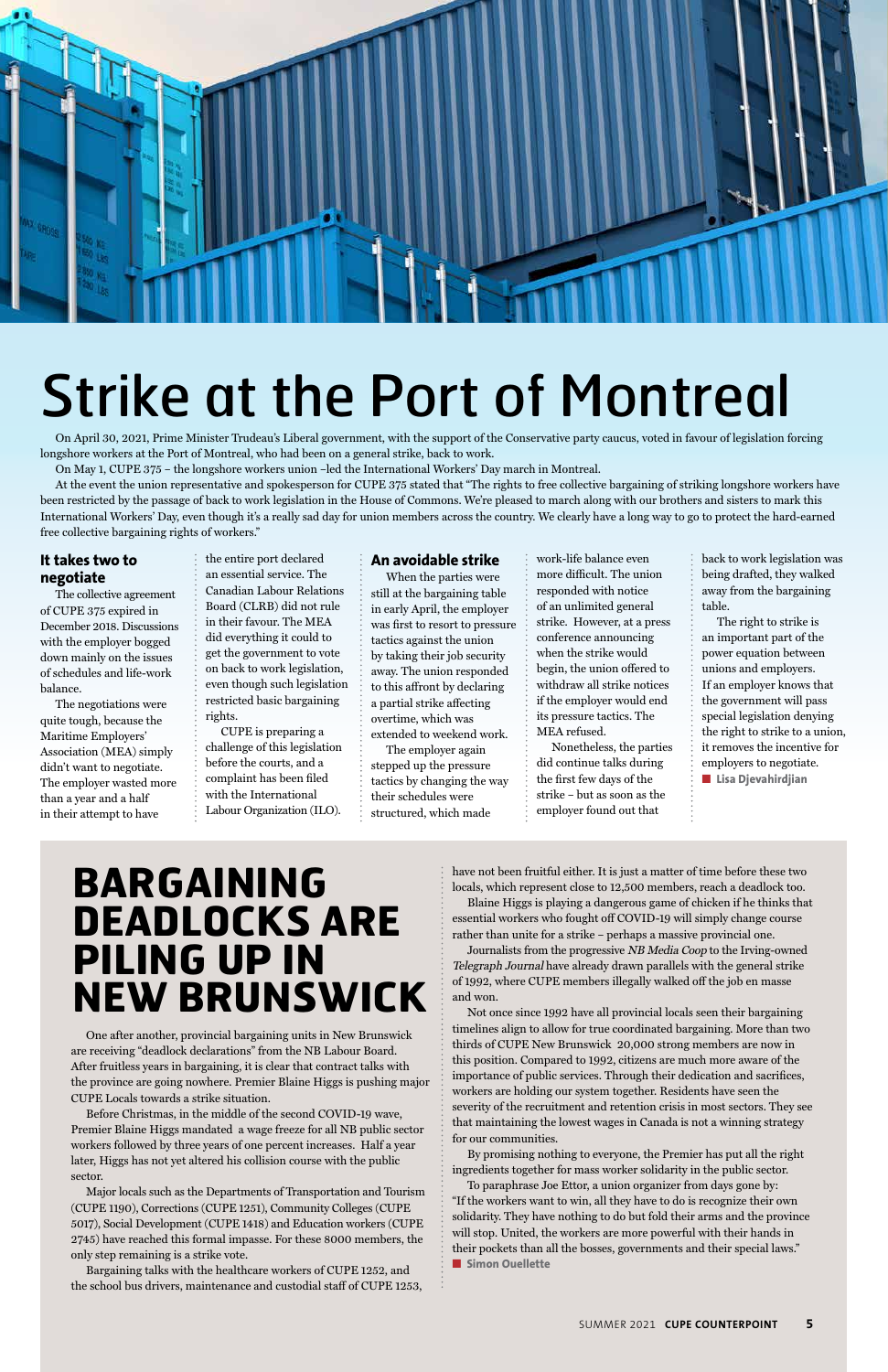A new campaign to promote unity among CUPE members will make a big difference for CUPE 728 as it begins preparations for bargaining in the largest and fastest-growing school district in B.C., says CUPE 728 President Tammy Murphy. Her local, which counts over 5,000 K-12 members, represents support workers in School District 36. The CUPE 728 executive recognized that

there were concerns they needed to address and recently took up the challenge to lay a foundation for an inclusive, united group where members feel valued and respected.

"We want everyone to feel an equal part going forward into bargaining for our next collective agreement," said Murphy, saying that the union wants to build member understanding

of the role each classification plays so that they better understand each other's issues.

The local represents members in more than one hundred classifications for Caretakers, Clerical, Information Technology, Maintenance, School and Community Support, and Student Support.

They developed postcards that will go out to all members through Canada

**SURREY SCHOOLS** STRONGER **TOGETHER CUPE728** 

Post every month. Each postcard features two diverse member classifications side by side. Newspaper ads each month feature the same members sharing thoughts on their dedication and commitment to students and Surrey schools. The local also purchased masks for each member carrying the logo and slogan, "Surrey Schools Stronger Together".

**WE SERV** disputes over<br>
Indigenous land claims in simmering disputes over the town of Caledonia, a short drive due south from the City of Hamilton, flared up last summer, offering up material support was a familiar and foregone conclusion for CUPE 3906.

A secondary goal of the campaign is to build public support. Since the early stage of the pandemic, a time of fear and uncertainty about the virus and how it spread, CUPE 728 members from every department "have stepped forward to make sure that the kids, families and schools were taken care of," said Murphy. To shine a light on members' dedication, the campaign includes newspaper ads that will feature different members throughout the year.

Murphy praised her members for their amazing commitment during the pandemic. When schools were initially closed, caretakers, trades, and nontrades went to work to prepare the school for reopening. Education Assistants, StrongStart and all support staff arranged activities for the children of first responders who were receiving daycare in schools. With several inner-city schools in the district, many other departments including outreach workers, safe school liaison workers and meal program workers prepared lunches for families in need.

"When people were able to stay home and still be paid, these members chose to come into work, despite the personal risks," said Murphy. "This was a scary time, and our members were great. I'm proud of CUPE 728 members and what they do for students and schools, and to support each other."

Murphy, saying it's important that members be recognized and acknowledged, added that they also need to understand that it takes all of them to have a strong local.

■ **Janet Szliske**

### CAMPAIGN BUILDS MEMBER UNITY AND PUBLIC SUPPORT FOR BARGAINING

"We're getting an opportunity to engage with Indigenous people on their terms in a way that we, as a movement, haven't always done. Labour's relationship with Indigenous people causes is a seriously complicated one over the years and this actually lets us engage in some seriously good and meaningful dialogue," she said. ■ **Kevin Wilson** 

After all, the McMaster University academic local had been supporting various Indigenous causes in the region for more than a decade – most notably with respect to the dispute that placed settler property developers and politicians on one side against activists from Six Nations of the Grand River. Activists have long argued that the land in question was never the Town of Caledonia's to sell to developers. The efforts of CUPE 3906, while appreciated, rarely if ever seemed to galvanize the local's membership or strengthen the bonds of

solidarity between the union and Indigenous groups advocating and agitating for changes in the relationship between settlers and Indigenous people across Canada.

This time, said CUPE 3906 President Sharoni Mitra, things were different.

"The work we're doing and the support we're providing help in a material way to really strengthen the bonds between our members and the local Indigenous community," said Mitra.

Involvement by CUPE 3906 activists and rank-and-file members skyrocketed following the latest occupation by Six Nations members and their supporters of the two housing developments. The activists renamed the development 1492 Landback Lane, a drily humourous line connecting the dots between the year European settlers first made contact with Indigenous people

in the Americas and the assertion by many members of Six Nations that the land in question was stolen from their ancestors.

Nowadays, involvement and outreach between the union and Six Nations activists, often called Land Defenders, continues at unprecedented levels, thanks to a well-connected and motivated Indigenous Solidarity Working Group (ISWG) at local 3906.

Mitra said the local provides the group with two crucial resources: material support and the autonomy to take on the tasks they feel are important, with no strings attached or secondguessing by the local. The working group operates with two co-chairs, one of whom is a Sociology student and member of the Haudenosaunee First Nation, which is one of the First Nations comprising Six Nations. "Because of Sonia's direct ties with the Six Nation community, we've been able to really strengthen those ties," Mitra said. Among the tasks undertaken by the ISWG is the solicitation for and

approval of proposals from Indigenous-led organizations and grassroots Indigenous activists to apply for and receive 'Community Impact Grants' of up to \$500 to support activities and actions that aid and benefit local Indigenous communities, both on and off of reserves.

Providing material support while attaching little or no strings is the sort of thing that could make a treasurer uncomfortable, but CUPE 3906 Treasurer Chris Fairweather said the program has become so popular with members that they approved an even larger

budget for the group.

"In fact, we've had other CUPE locals approach us and ask if they could contribute to the working group's budget," he added.

**6 CUPE COUNTERPOINT** SUMMER 2021

For Mitra, one of the most gratifying aspects of seeing the working group and its efforts flourish goes well beyond funding worthwhile endeavours. As the conflict escalated and blockades were tested by police and others for weaknesses, supporters from CUPE 3906 put their bodies in harm's way to strengthen the Land Defenders' blockades.

CUPE 728 represents over 5,000 K-12 and early learning support staff in School District 36, the largest and fastest growing district in B.C. Members' jobs are categorized as caretakers, clerical, information technology, school and community support, student support, and trades and maintenance. Throughout the pandemic, CUPE 728 members have consistently demonstrated their dedication and commitment to Surrey students—delivering quality public education and keeping schools safe.



## **The bonds of solidarity**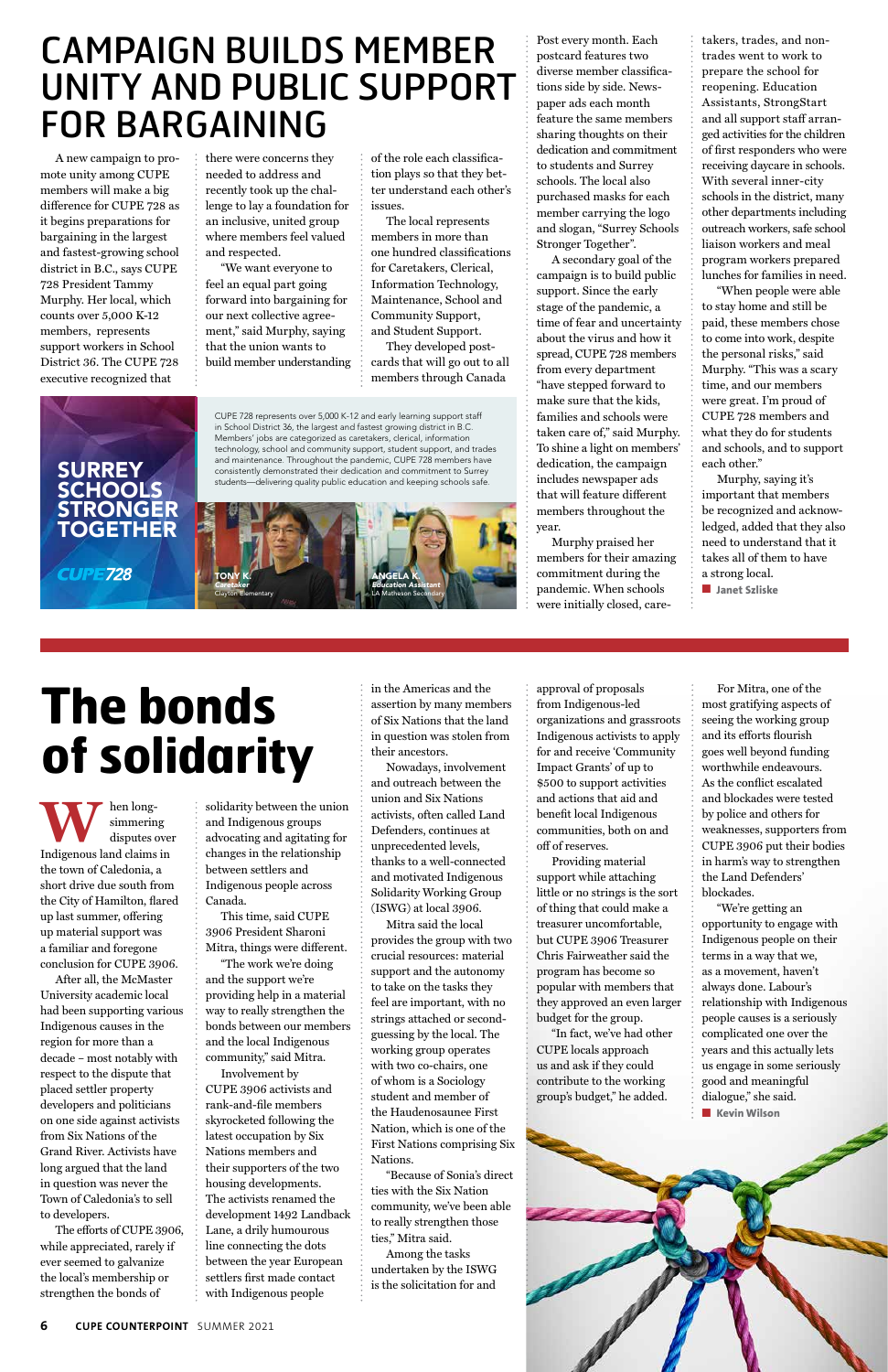#### **NATIONAL SECRETARY-TREASURER** CHARLES FLEURY

In 2008, CUPE supported the Saskatchewan Federation of Labor legal fight against the Wall government's law limiting public sector worker's right to strike. And it was worth every penny since the Supreme Court affirmed that all Canadian workers have the



constitutional right to strike or to have a fair way to resolve labour disputes if their work is essential.

In recent years, we also invested millions of dollars in multiple judicial challenges to overturn Nova Scotia, Manitoba and Ontario laws limiting wage increases, New Brunswick and Québec laws unilaterally changing our members pension plans or Ontario law prohibiting our members from striking, just to name a few. And as always, CUPE National will be there with you financially in your

bargaining to improve wages, working conditions, job security, pensions, and benefits. Our financial foundation remains solid despite the pandemic.

This year we kept the National Defence Fund spending mostly at 2020 levels resulting in continued resources for bargaining support campaigns. The National Strike Fund has over one hundred and twenty-eight million dollars to fund your strike-avert and strike support campaigns. With the largest strike fund in the country, CUPE National can support our locals when they need it. And be assured, I will personally make sure we continue to have the resources to back you up at each and every bargaining table across the country.

**CHARLES FLEURY ONLINE** twitter.com/CUPENatSec

#### **Fighting back on all fronts to protect free**

#### **collective bargaining and right to strike**

**B**y updating our bargaining strategy in December 2016, CUPE's National Executive Board renewed our union's commitment to protect the right to free collective bargaining, including the right to strike.

At CUPE National, we take that mandate very seriously. Unfortunately, too often governments pass legislation taking away these fundamental rights. CUPE National is fighting back on all fronts to protect our rights so we can bargain forward. Through political action, we are working to defeat governments that remove our right to free collective bargaining. We also continue our long legacy of defending these rights in court when necessary.

Intensified repression is also being met with intensified and inspiring resistance. The COVID-19 pandemic has exposed how people's needs are not being met by current public policies and the economic model that governs our lives, across the globe. Popular movements, such as women's groups and unions, have taken to the streets around the world, demonstrating the power of the people. As the pandemic took hold, and the economic and social conditions deteriorated, organizing and unionizing workers was as critical as ever.

In Burma, the trade unions joined other social movements to reject the

imposition of military rule. Workers in the public sector, including healthcare workers, were among the first in the streets despite the violence. In response to the forced eviction of Palestinians from their homes in Sheikh Jarrah, the attack on worshippers at the Al-Aqsa Mosque in East Jerusalem, and following days of bombardment on the Gaza Strip by Israel, Palestinians called for an historic general strike on May 18. The strike was an important show of strength and unity and exposed Israel's reliance on Palestinian labour. In Nicaragua, activists are not relenting to the onslaught of government led legislative and personal intimidation tactics meant to instill fear and to undermine their work to support women factory workers during the pandemic. In India, a farmers' mobilization calling for the repeal of the pro-corporate farm laws became the largest and longest sustained nonviolent movement in Indian history. The protests garnered amazing solidarity in India and around the world.

In Colombia, the police used the pandemic curfew as cover to target activists. While Colombia was struggling with the third highest COVID infection rate in the Americas, the government introduced tax and health reform bills that were widely opposed by the population.

Social movements, including unions, took to the streets in opposition and were met with terrible violence, including the murder of over 40 protestors. International solidarity helped to expose government violence and the regressive reforms have since been withdrawn as the violence continues.

In the Philippines, the government passed new anti-terror legislation in July 2020, at the start of the pandemic and during a strict lockdown. While isolated in their homes, trade unionists and dissenters became more vulnerable to state-sponsored harassment and violence. Education sector workers and union members with the Alliance of Concerned Teachers (ACT) were subjected to illegal surveillance and some leaders were visited by military personnel in their homes or work. According to ACT, "Despite the relentless attacks on our organization and our leaders,

teachers have unwaveringly

carried on in their just fights." In the public water sector, Ramir Corcolon, the secretary general of WATER and a vocal critic of the water privatization policy of government was incarcerated for his activism in March 2021.

Under harsh conditions, leaders and activists are successfully resisting and fighting back. Margarita Lopez, president of SINTRACUAVALLE, a water workers union in Colombia shared with CUPE that "we see an opportunity in this emergency for a new awakening, for a new world, for a more humane world."

It is in these moments when, in addition to collective bargaining, our role as the labour movement to promote policies and actions that benefit the entire society becomes clear and takes on greater urgency. This is also when international solidarity becomes essential. ■ **Kelti Cameron**

Over the past year a troubling global pattern has emerged. Social movements, including trade unions, have experienced intensified repression while under COVID-19 restrictions. To stifle opposition there has been an intensified attack on trade unions and human rights defenders. As workers lose their jobs, activists and organizers are being criminalized, illegally arrested, and detained to prevent them from organizing workers in the streets and into unions and associations.



#### Global Justice

## **Global Pandemic provides cover for repression**